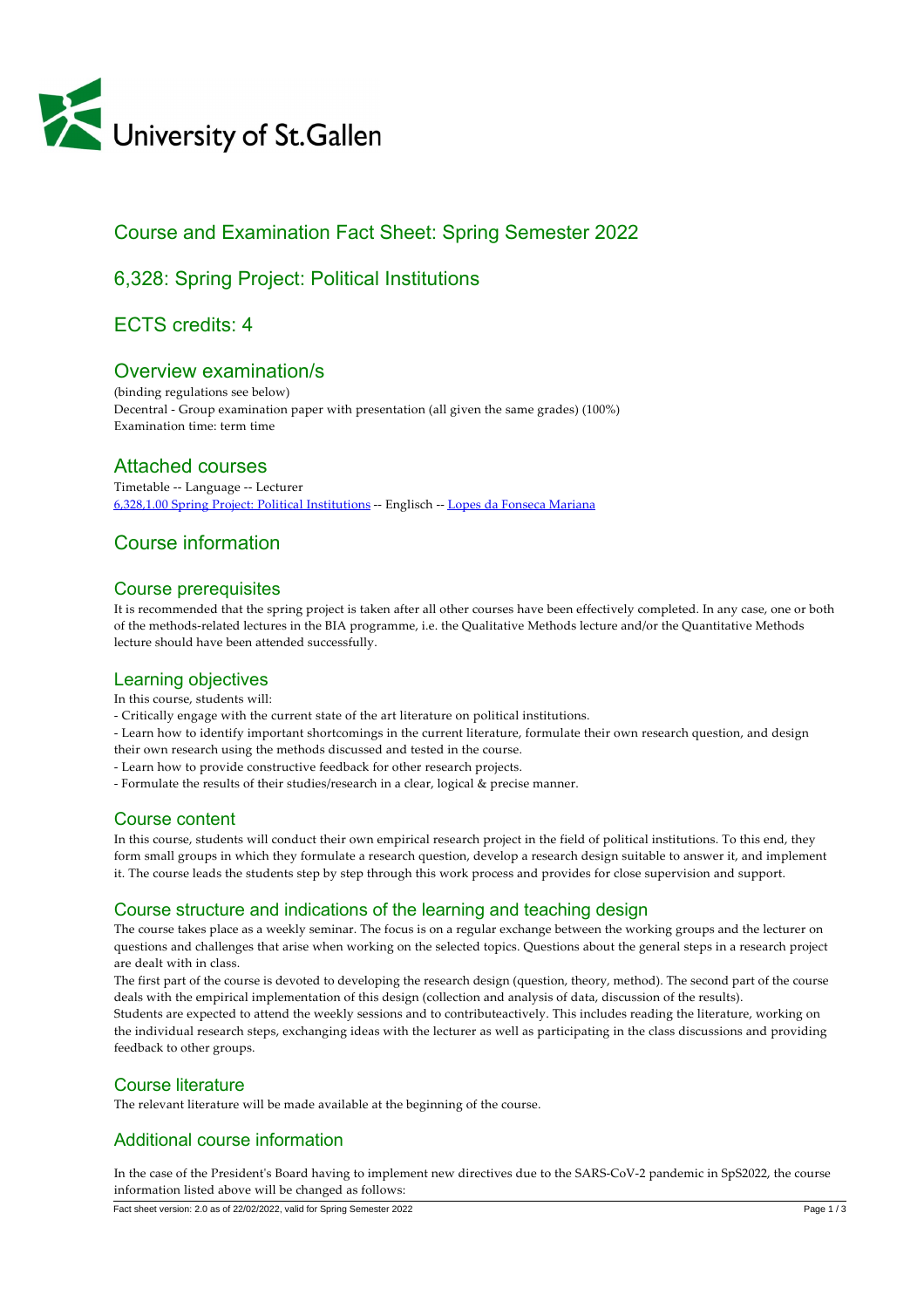

- The course is conducted online via the platform ZOOM;
- The recordings of the course are available for 30 days;
- The lecturer informs via Canvas on the changed implementation modalities of the course;
- There are no changes necessary to the course information.

The examination information listed below would be changed as follows:

- The presentation examination are conducted online and are being recorded;
- There are no changes necessary to the examination information.

## Examination information

#### Examination sub part/s

### 1. Examination sub part (1/1)

#### Examination time and form

Decentral ‑ Group examination paper with presentation (all given the same grades) (100%) Examination time: term time

#### Remark

‑‑

#### Examination-aid rule

Term papers

Written work must be written without outside help according to the known citation standards, and a declaration of authorship must be attached, which is available as a template on the StudentWeb.

Documentation (quotations, bibliography, etc.) must be carried out universally and consistently according to the requirements of the chosen/specified citation standard such as e.g. APA or MLA.

The legal standard is recommended for legal work (cf. by way of example: FORSTMOSER, P., OGOREK R., SCHINDLER B., Juristisches Arbeiten: Eine Anleitung für Studierende (the latest edition in each case), or according to the recommendations of the Law School).

The reference sources of information (paraphrases, quotations, etc.) that has been taken over literally or in the sense of the original text must be integrated into the text in accordance with the requirements of the citation standard used. Informative and bibliographical notes must be included as footnotes (recommendations and standards e.g. in METZGER, C., Lern- und Arbeitsstrategien (latest edition)).

For all written work at the University of St.Gallen, the indication of page numbers is mandatory, regardless of the standard chosen. Where page numbers are missing in sources, the precise designation must be made differently: chapter or section title, section number, article, etc.

#### Supplementary aids

‑‑

Examination languages Question language: English Answer language: English

#### Examination content

Term papers are to be written in groups of 1 to 5 students. The goal is to use the techniques acquired in the course to answer a research question developed by the groups and connected to one of the subfields. Each group will present their question and approach in the course.